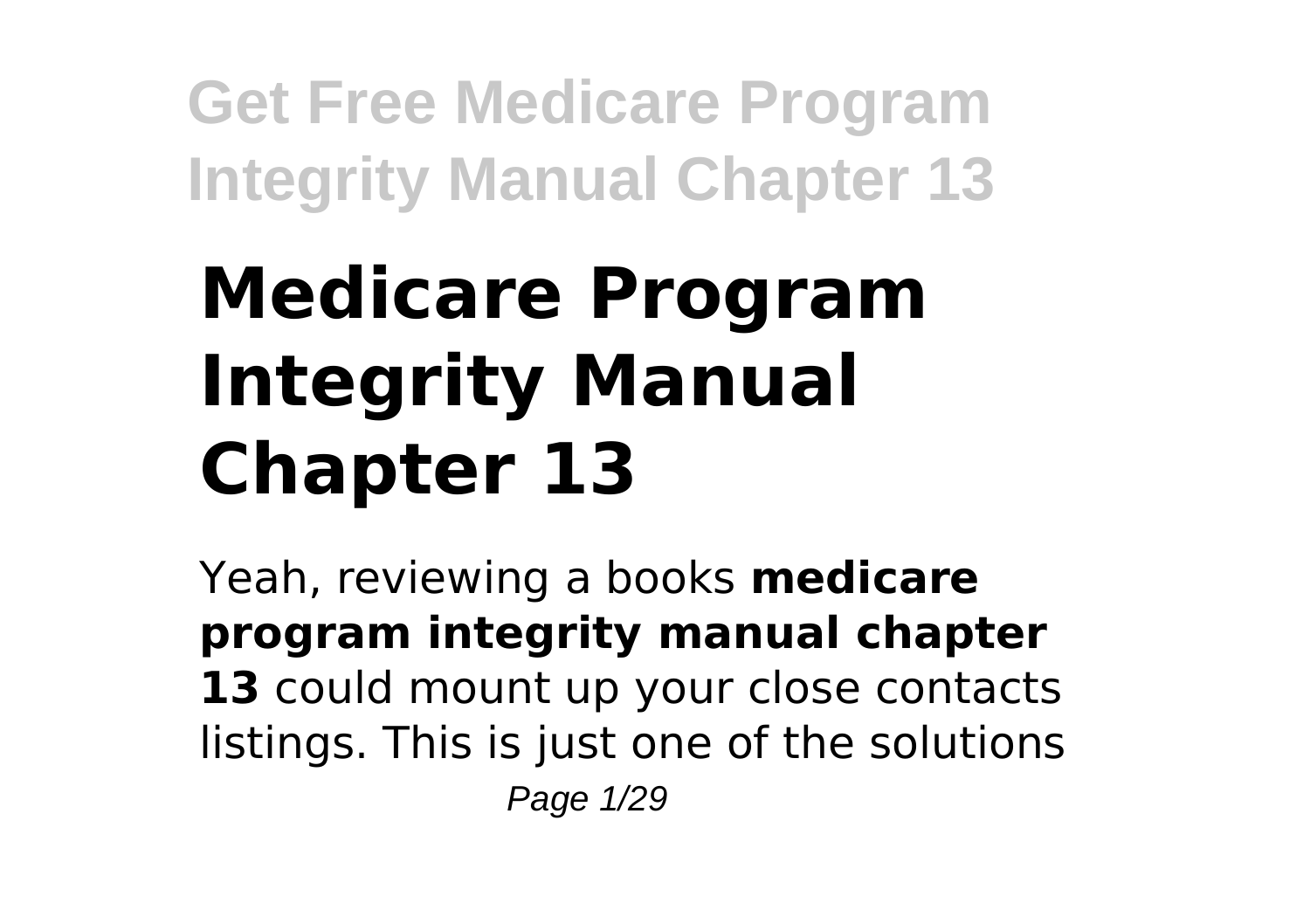for you to be successful. As understood, carrying out does not recommend that you have fabulous points.

Comprehending as well as concord even more than extra will have enough money each success. adjacent to, the notice as capably as perspicacity of this medicare program integrity manual

Page 2/29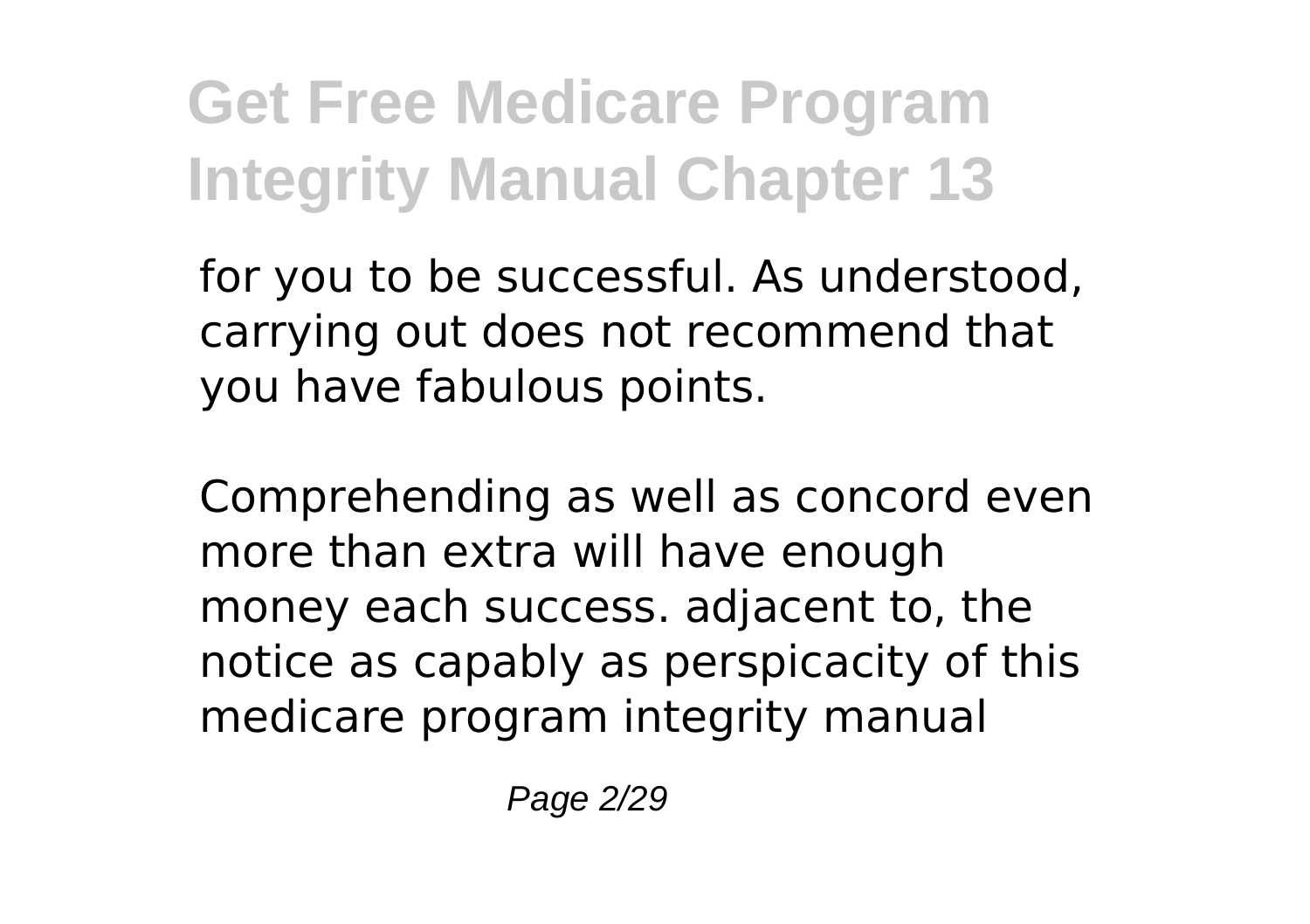chapter 13 can be taken as without difficulty as picked to act.

Want help designing a photo book? Shutterfly can create a book celebrating your children, family vacation, holiday, sports team, wedding albums and more.

#### **Medicare Program Integrity Manual**

Page 3/29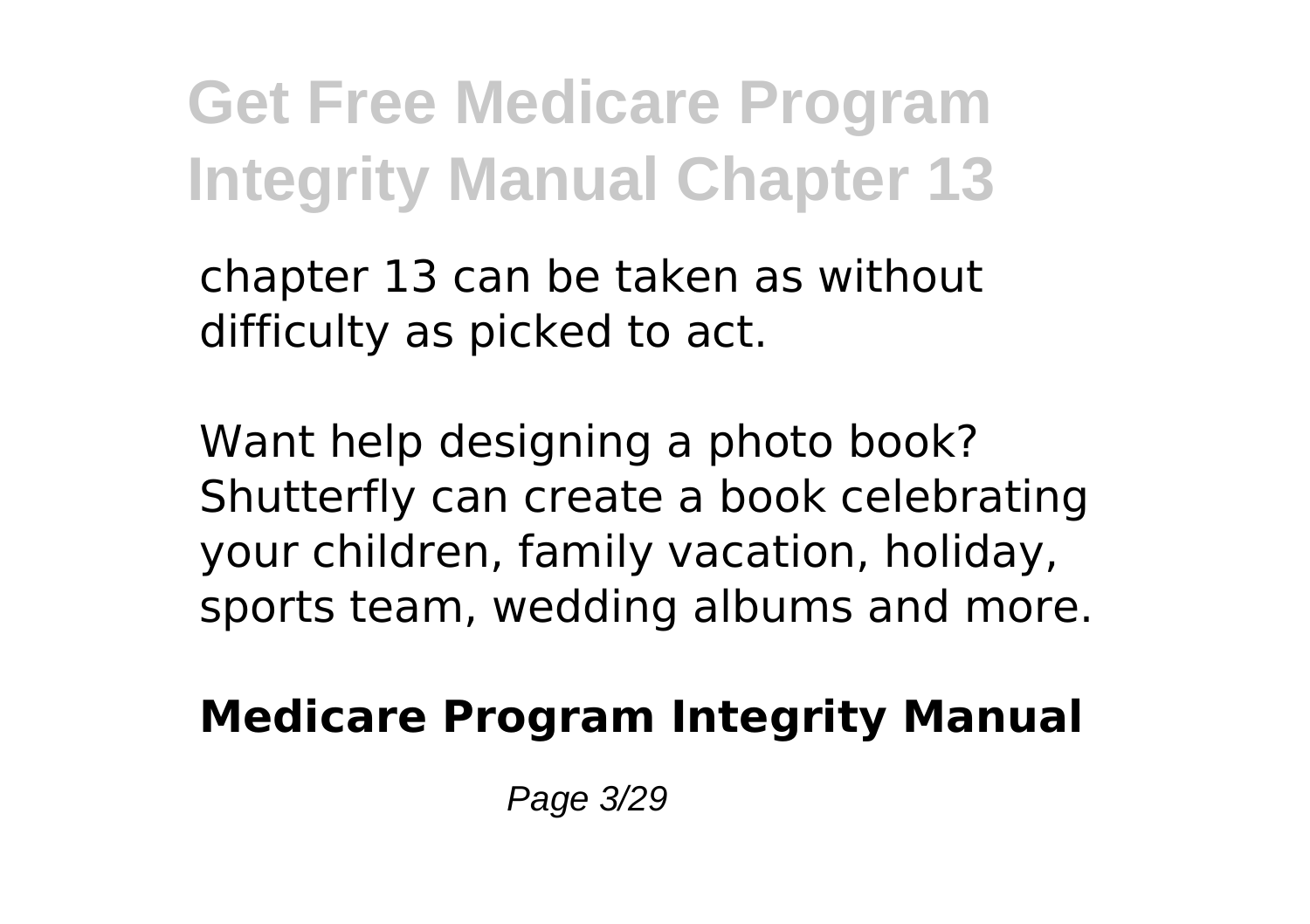### **Chapter**

Medicare Program Integrity Manual Chapter 3 - Verifying Potential Errors and Taking Corrective Actions . Table of Contents (Rev. 10171, 06-12-20) Transmittals for Chapter 3. 3.1 - Introduction. 3.2 - Overview of Prepayment and Postpayment Reviews. 3.2.1 - Setting Priorities and Targeting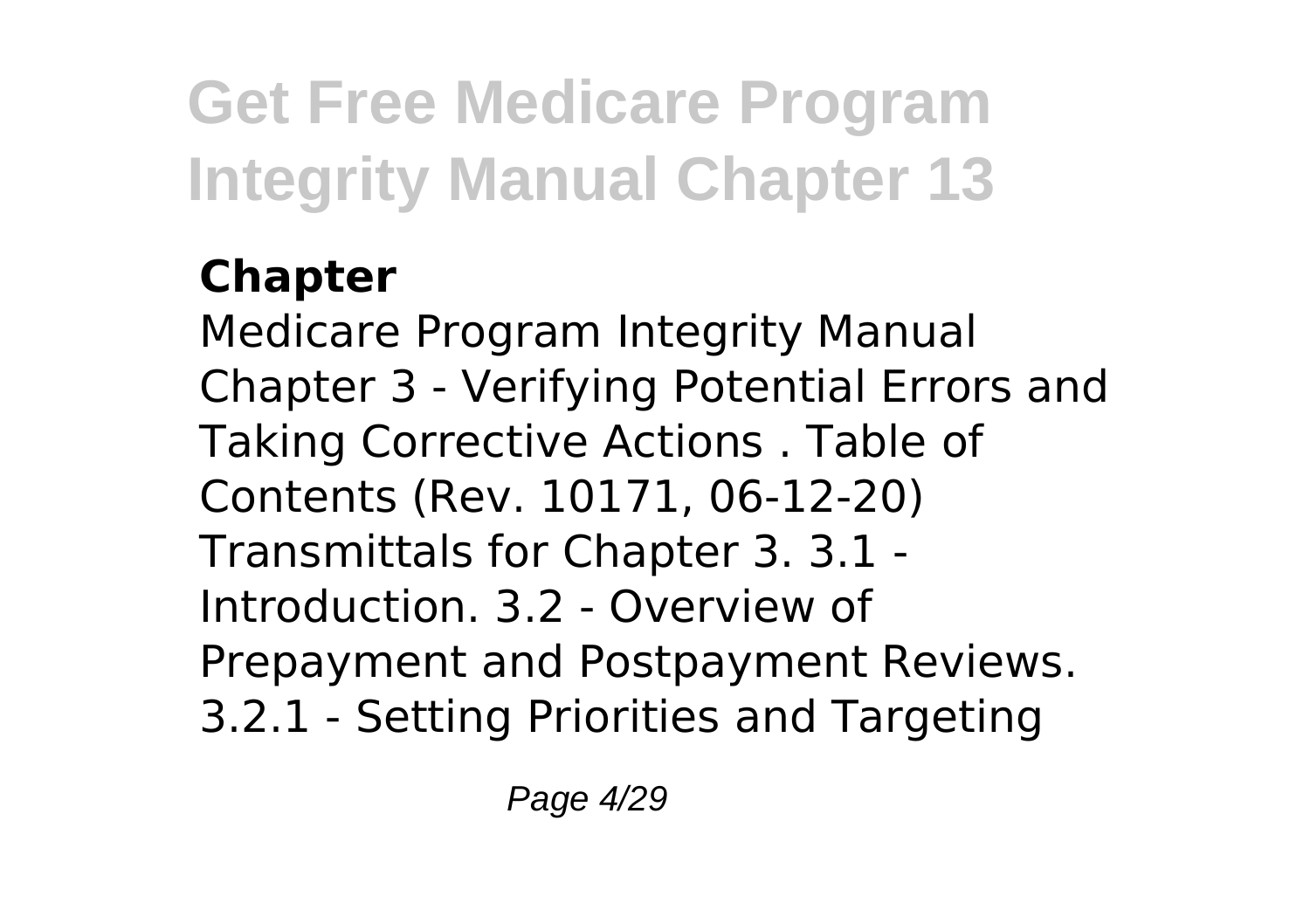Reviews. 3.2.2 - Provider Notice

#### **Medicare Program Integrity Manual - CMS**

CMS Pub. 100-08, Program Integrity Manual (PIM), reflects the principles, values, and priorities of the Medicare Integrity Program (MIP). The primary principle of program integrity (PI) is to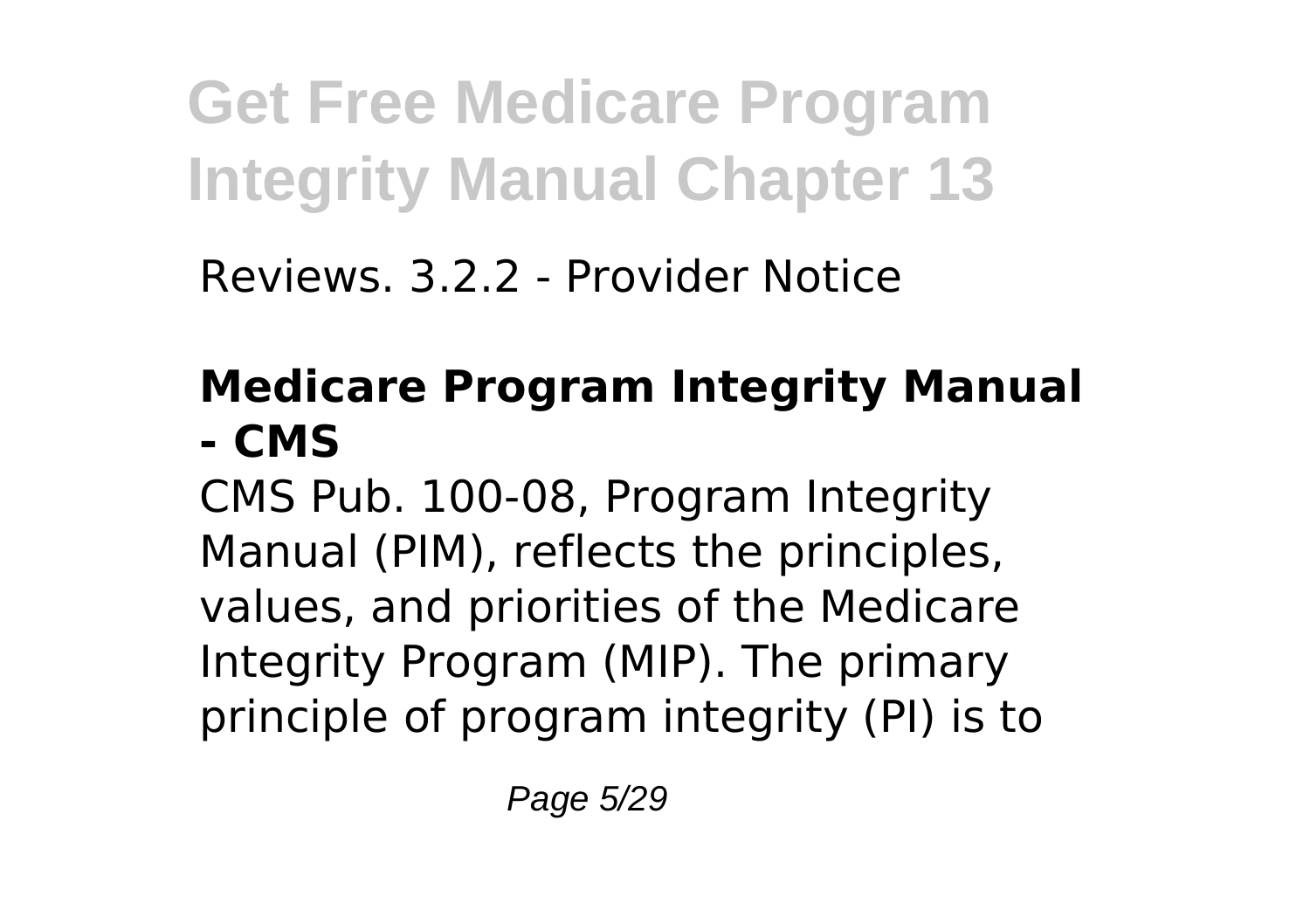pay claims correctly.

#### **Medicare Program Integrity Manual - CMS**

Chapter 1 - Overview of Medical Review (MR) and Benefit Integrity (BI) Programs (PDF) Chapter 2 - Data Analysis (PDF) Chapter 3 - Verifying Potential Errors and Taking Corrective Actions (PDF) Chapter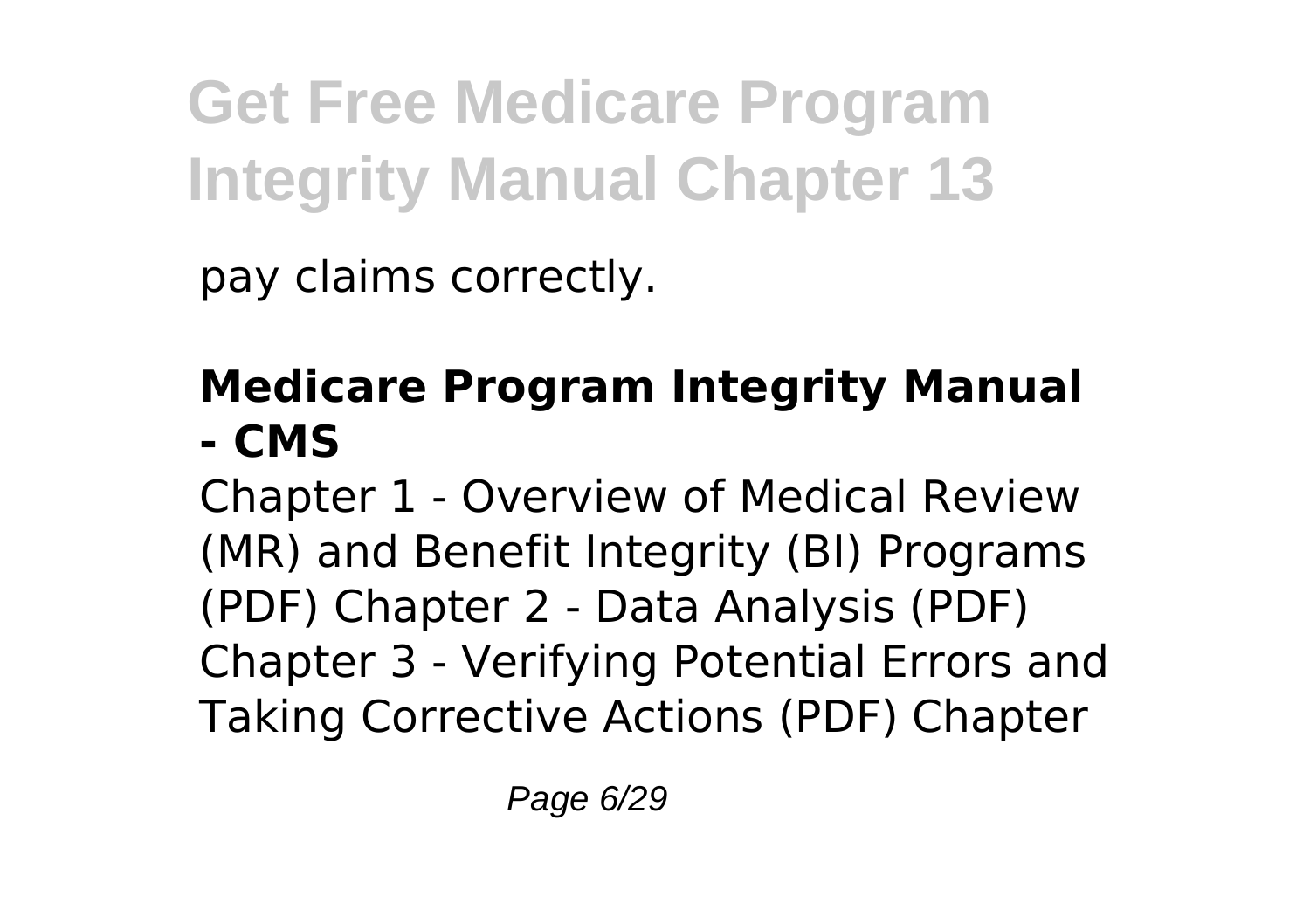4 - Program Integrity (PDF)

### **100-08 | CMS**

Medicare Program Integrity Manual Chapter 5 – Durable Medical Equipment, Prosthetics, Orthotics, and Supplies (DMEPOS) Items and Services Having Special DME Review Considerations. Table of Contents (Rev. 834, 10-12-18)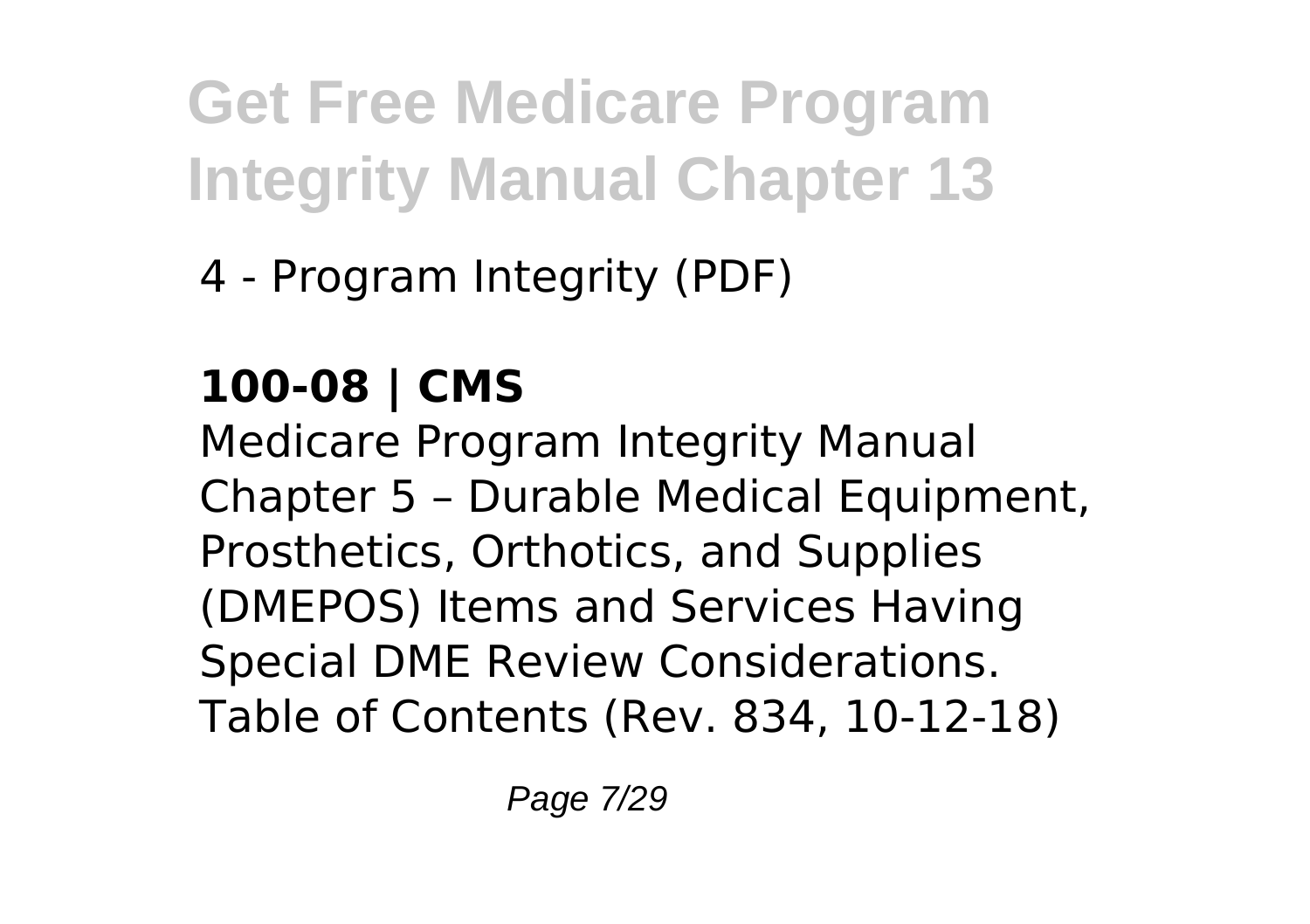Transmittals for Chapter 5. 5.1 – Home Use of DME, Prosthetics, Orthotics, and Supplies. 5.2 – Rules Concerning DMEPOS Orders

#### **Medicare Program Integrity Manual - CMS**

Chapter 1 - Medicare Improper Payments: Measuring, Correcting, and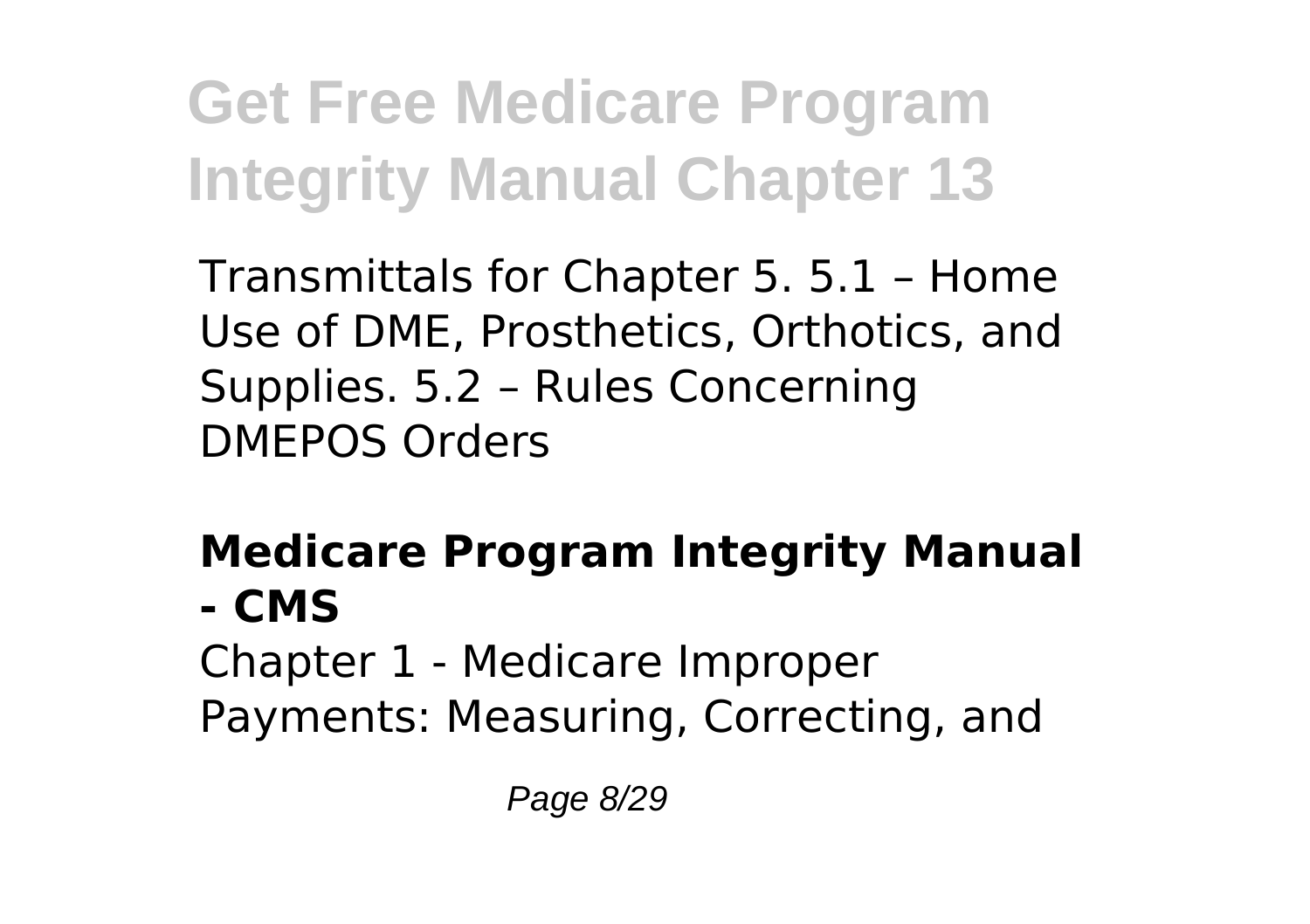Preventing Overpayments and Underpayments. Chapter 11 - Fiscal Administration. Chapter 14 - Reserved for Future Use. Chapter 4 - Program Integrity. Chapter 3 - Verifying Potential Errors and Taking Corrective Actions.

### **Medicare Program Integrity Manual**

**- SuperCoder.com**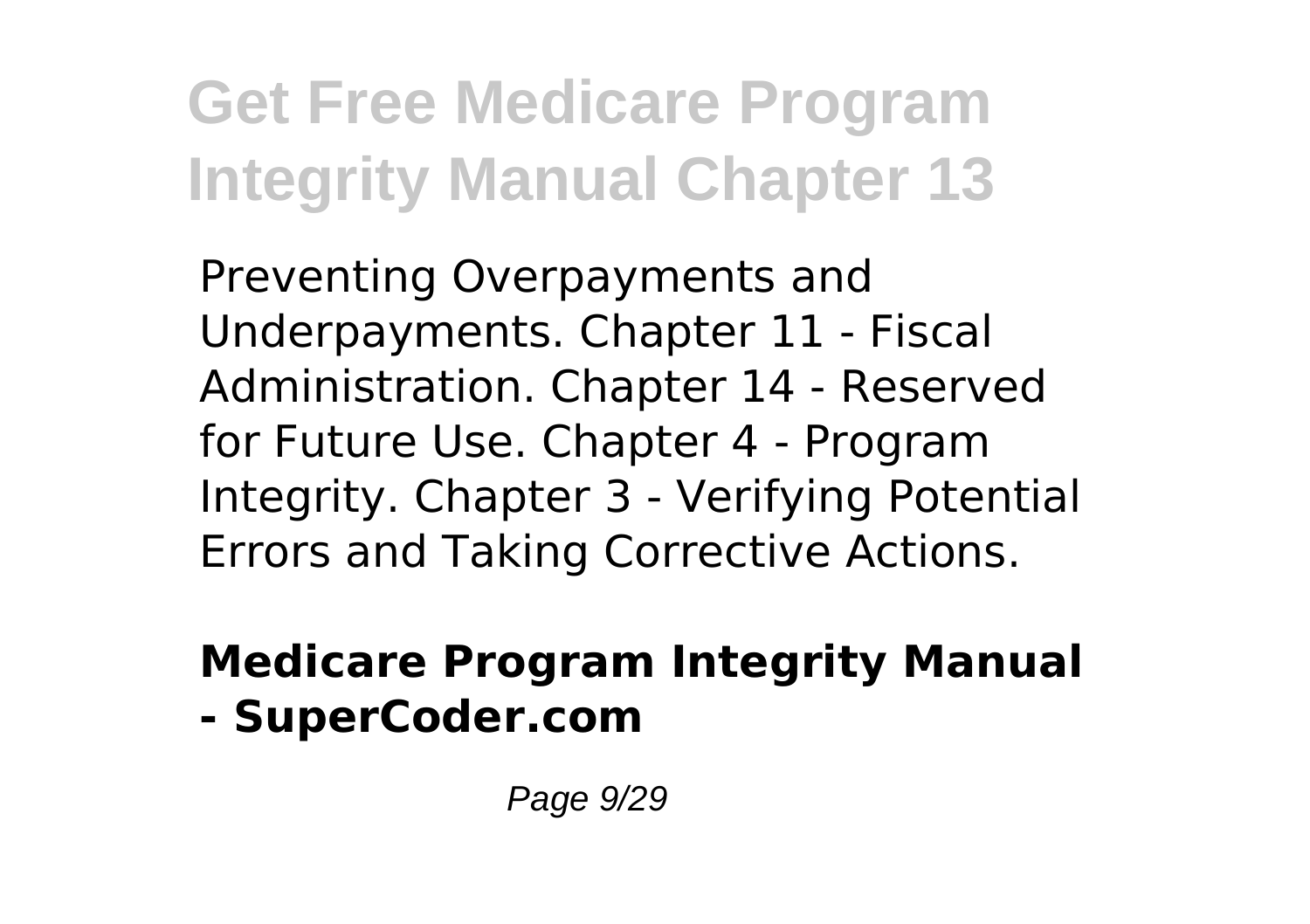Medicare Program Integrity Manual Chapter 13 – Local Coverage Determinations Table of Contents (Rev. 863, 02-12-19) Transmittals for Chapter 13. 13.1 - Glossary of Acronyms. 13.1. 1 – LCD Definition & Statutory Authority for LCDs . 13.2 – LCD Process 13.2.1 – General LCD Process Overview. 13.2.2 – Requests. 13.2.2.1 – Informal Meetings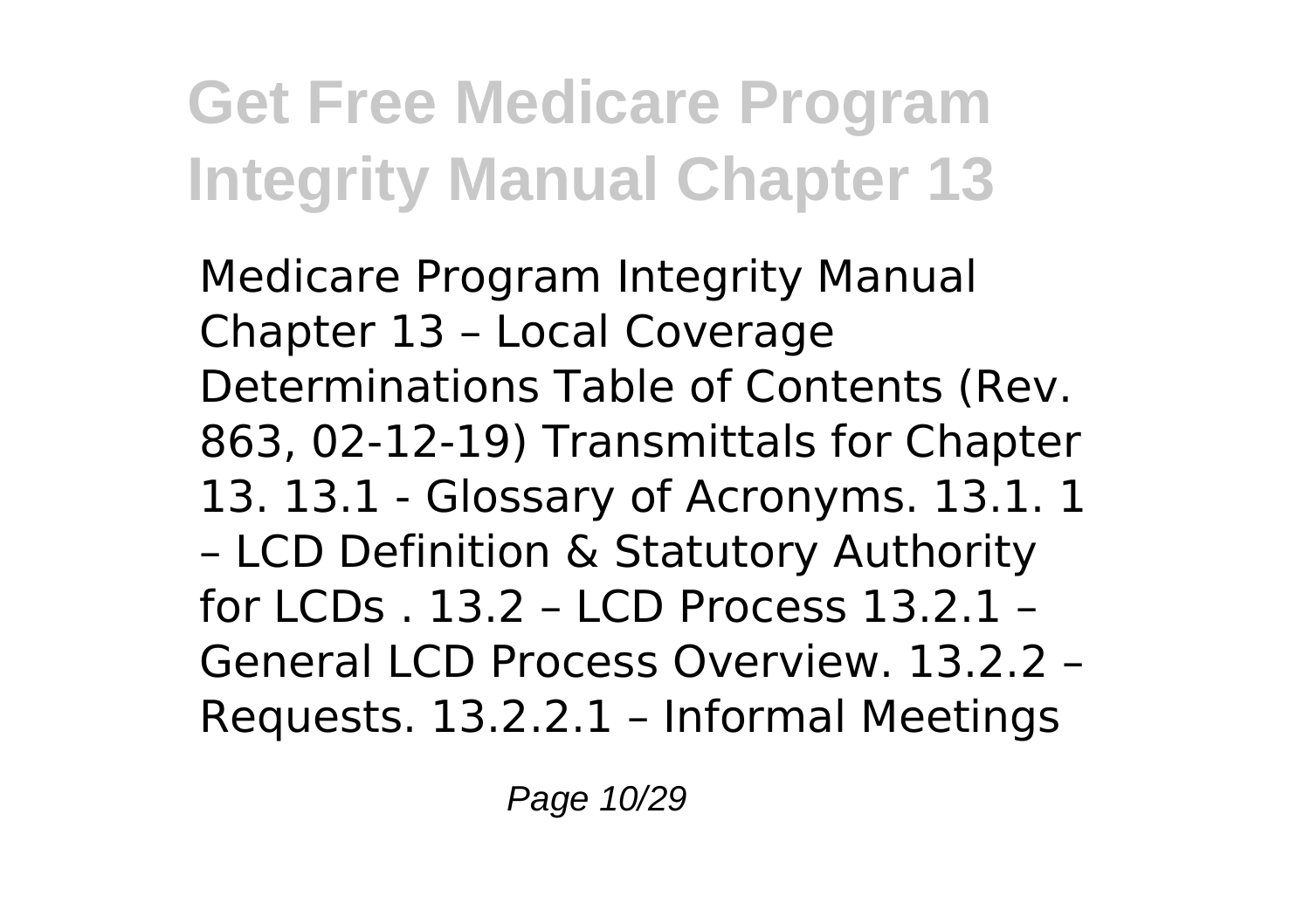#### **Medicare Program Integrity Manual - CMS**

Medicare Program Integrity Manual . Chapter 15 - Medicare Enrollment . Table of Contents (Rev. 10138, 05-15-20) Transmittals for Chapter 15 . 15.1 – Introduction to Provider Enrollment . 15.1.2 – Medicare Enrollment Application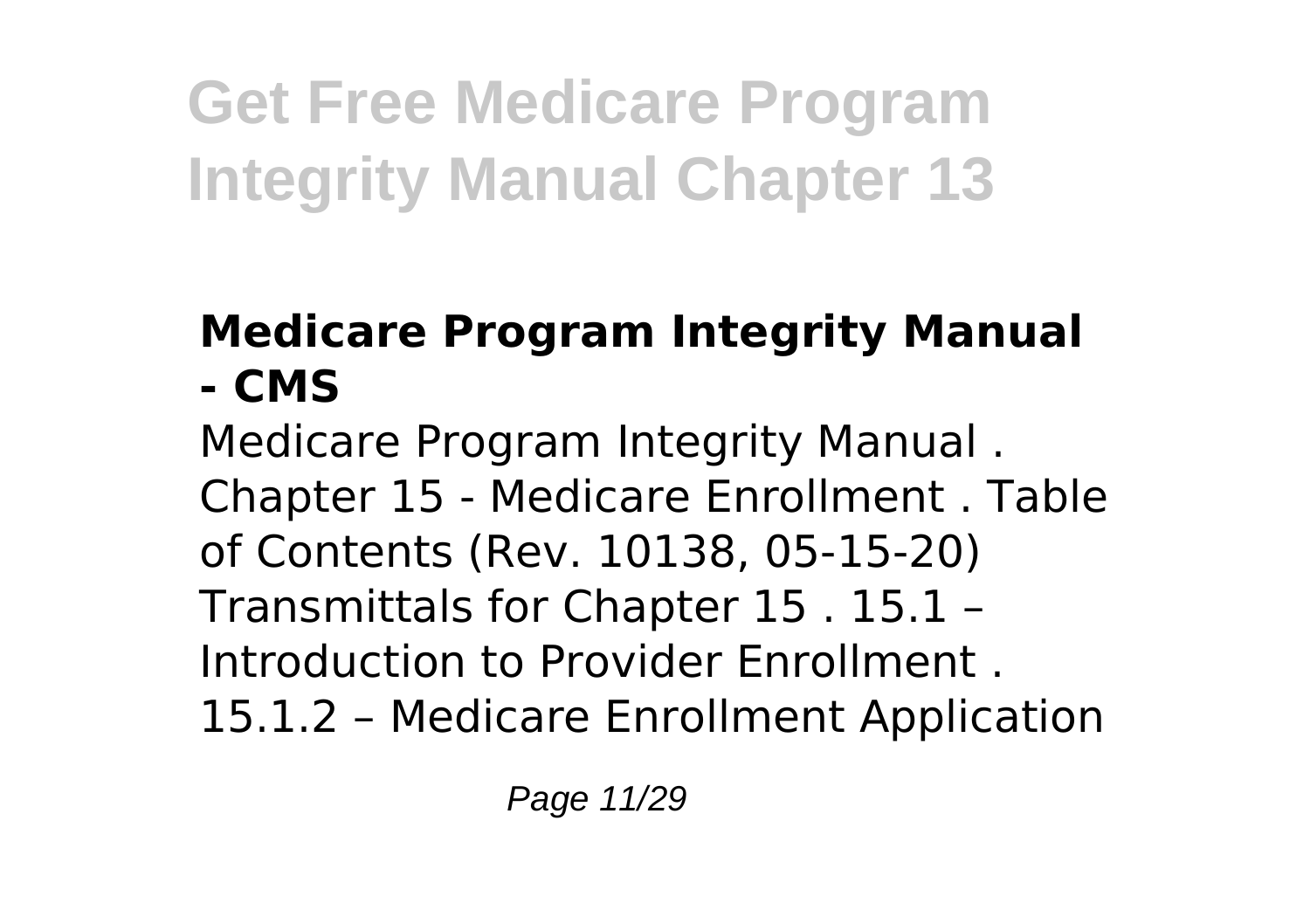(Form CMS-855) 15.1.3 – Medicare Contractor Duties . 15.2 – Provider and Supplier Business Structures

#### **Medicare Program Integrity Manual - CMS**

Medicare Program Integrity Manual. Chapter 5 – Items and Services Having Special DME Review Considerations.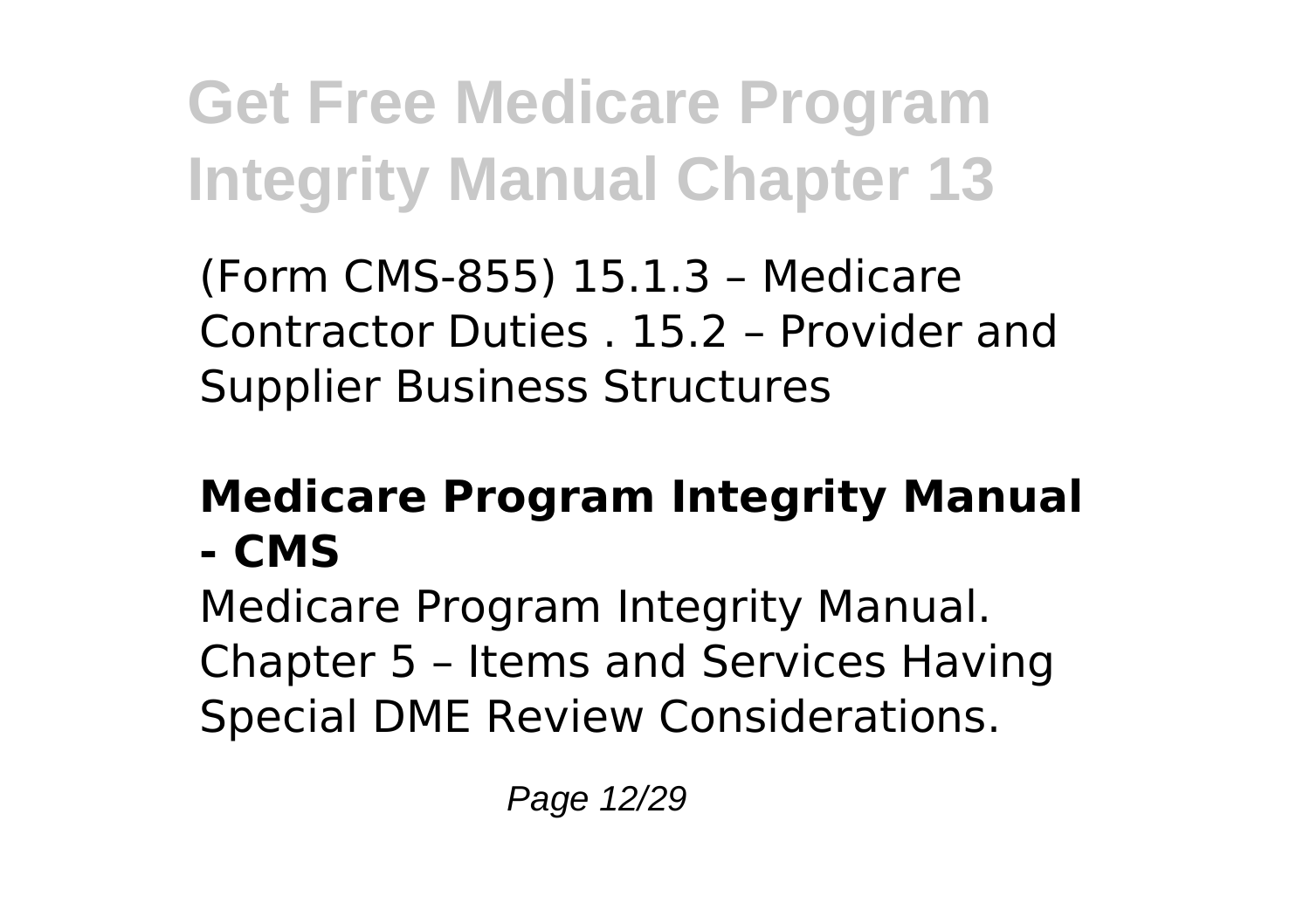Table of Contents. (Rev. 281, 12-31-08) Transmittals for Chapter 5. 5.1 – Home Use of DME 5.2 – Rules Concerning Orders. 5.2.1 – Physician Orders 5.2.2. – Verbal and Preliminary Written Orders 5.2.3.

#### **Medicare Program Integrity Manual - AAPC**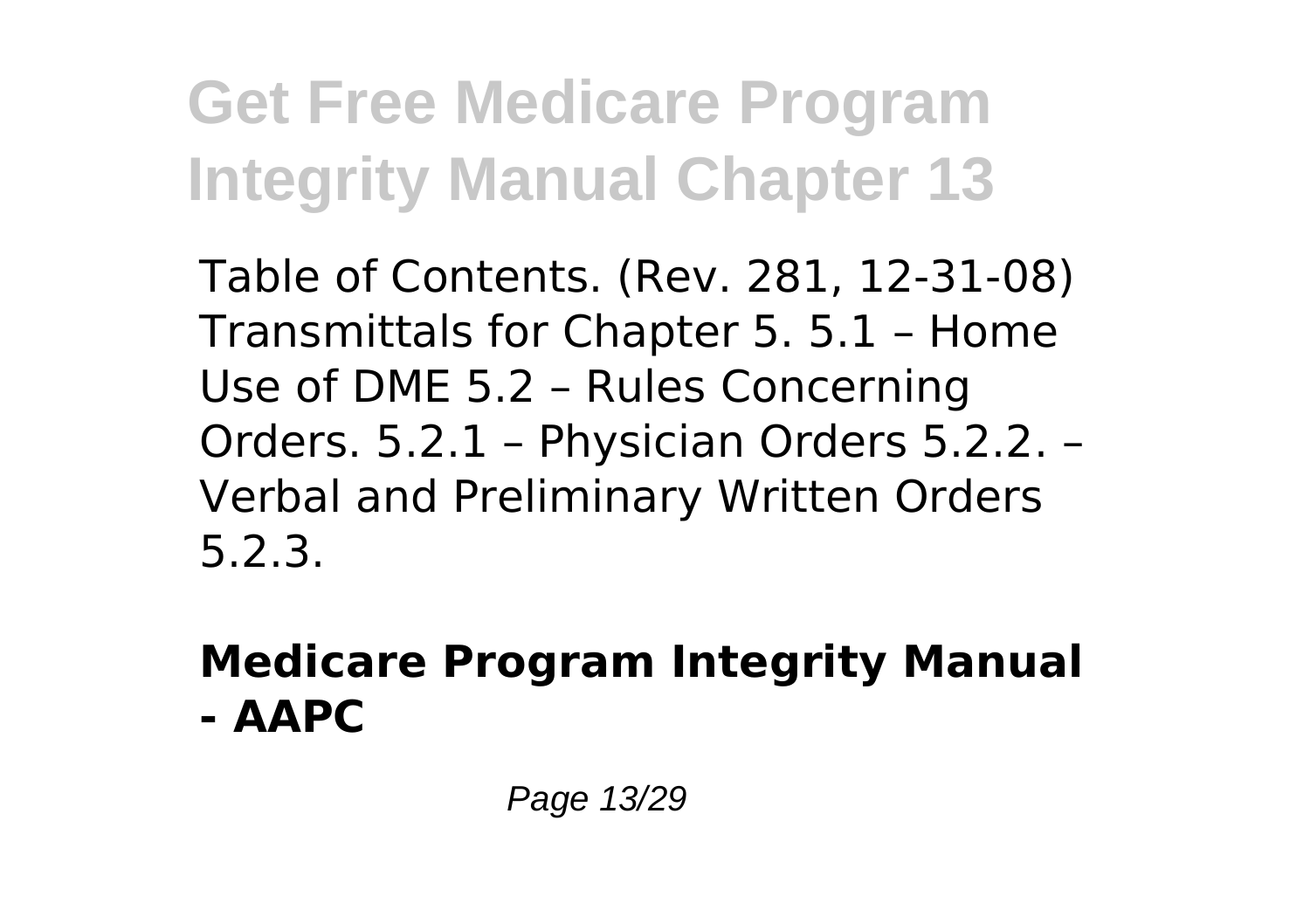100-08, Medicare Program Integrity Manual sections, including but not limited to, Medicare contractor standard operating procedures for soliciting additional documentation, time limitations for receipt of the solicited documentation, claim adjudication, and recoupment of overpayment. Minimum requirements of a valid SNF PPS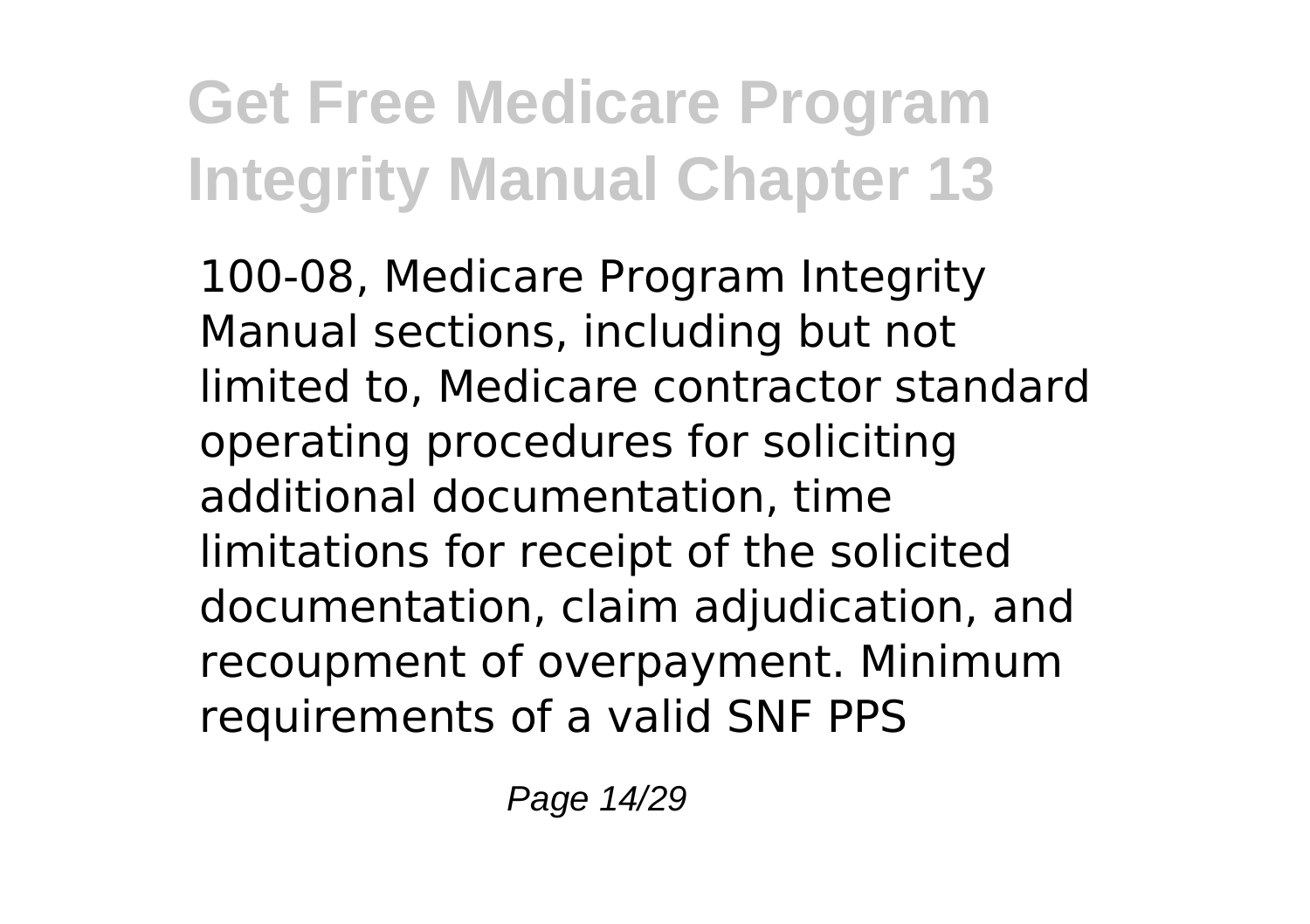#### **Medicare Program Integrity Manual - CMS**

Medicare Program Integrity Manual, Chapter 5 When reviewing claims and orders, or auditing CMNs or DIFs for DMEPOS, DME MACs and UPICs may encounter faxed, copied, or electronic orders, CMNs, and DIFs in supplier files.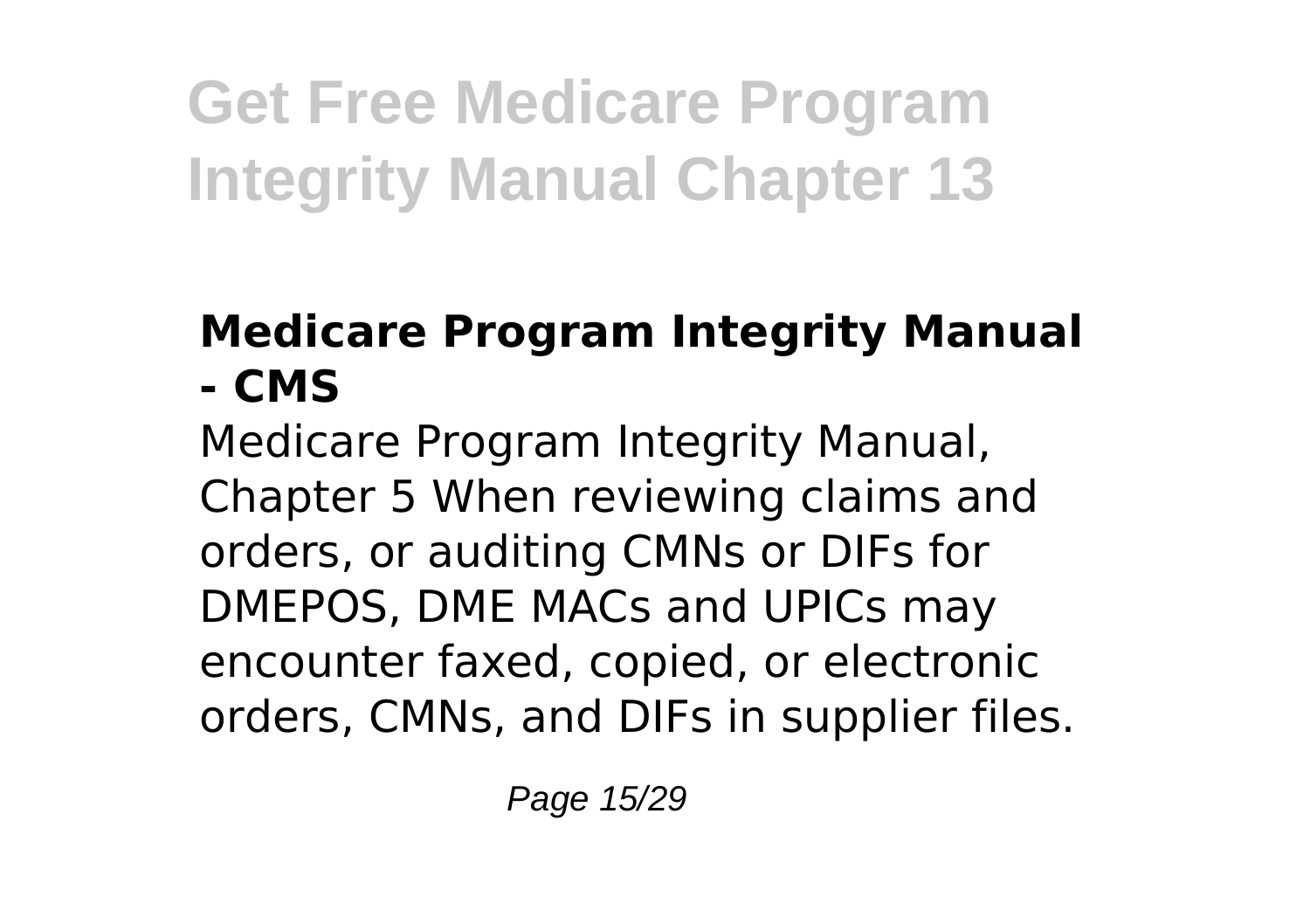The DME MACs and UPICs will accept these documents as fulfilling the documentation requirements.

#### **Supplier Manual - Chapter 3 Supplier Documentation**

Medicare Program Integrity Manual Chapter 10 - Medicare Provider/Supplier Enrollment . Table of Contents (Rev.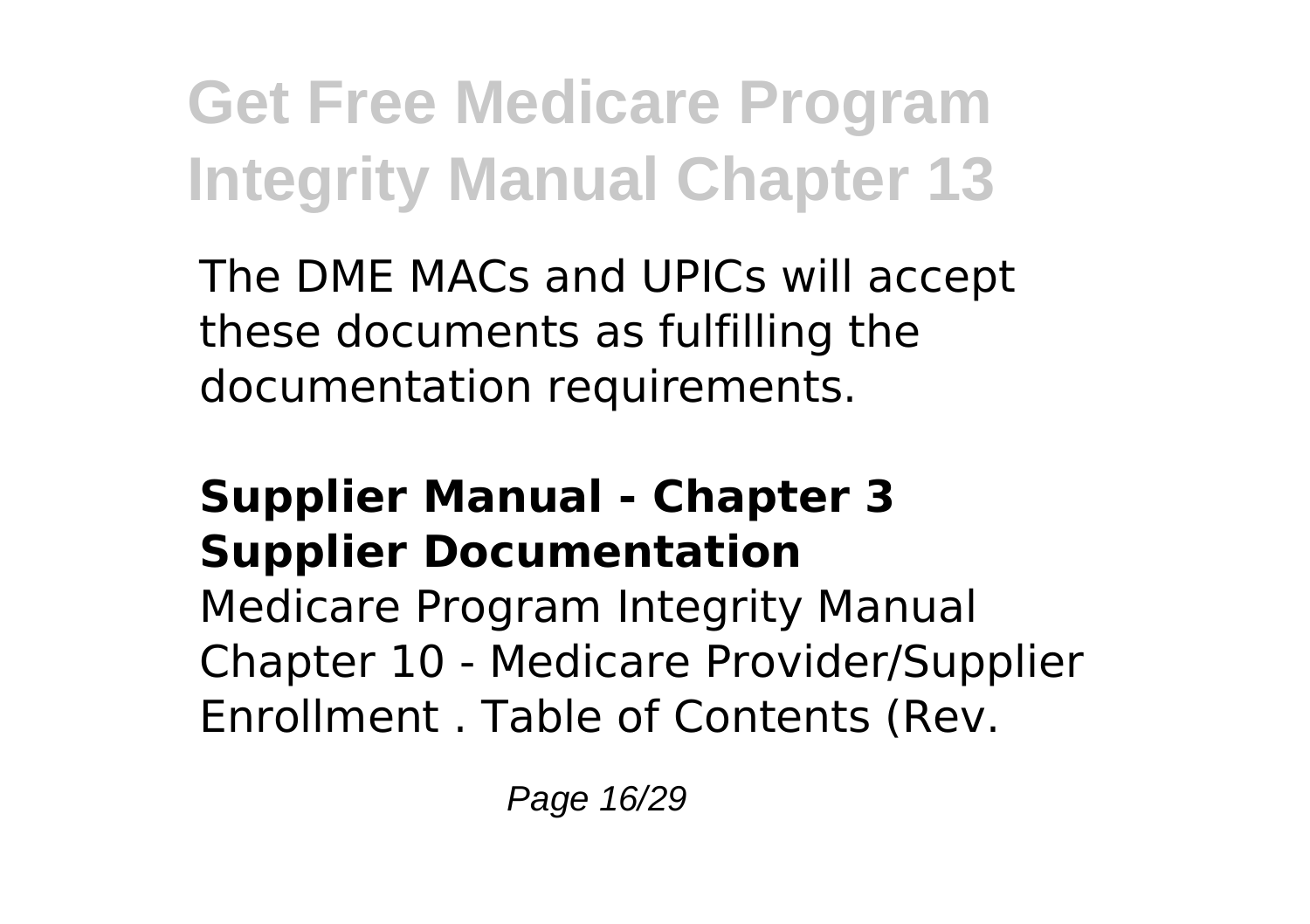306, 10-02-09) Transmittals for Chapter 10. 1 – Introduction to Provider Enrollment . 1.1 - Definitions . 1.2 – CMS-855 Medicare Enrollment Applications . 1.3 – Medicare Contractor Duties . 2 – Timeliness and Accuracy Standards . 2.1 –

#### **Medicare Program Integrity Manual**

Page 17/29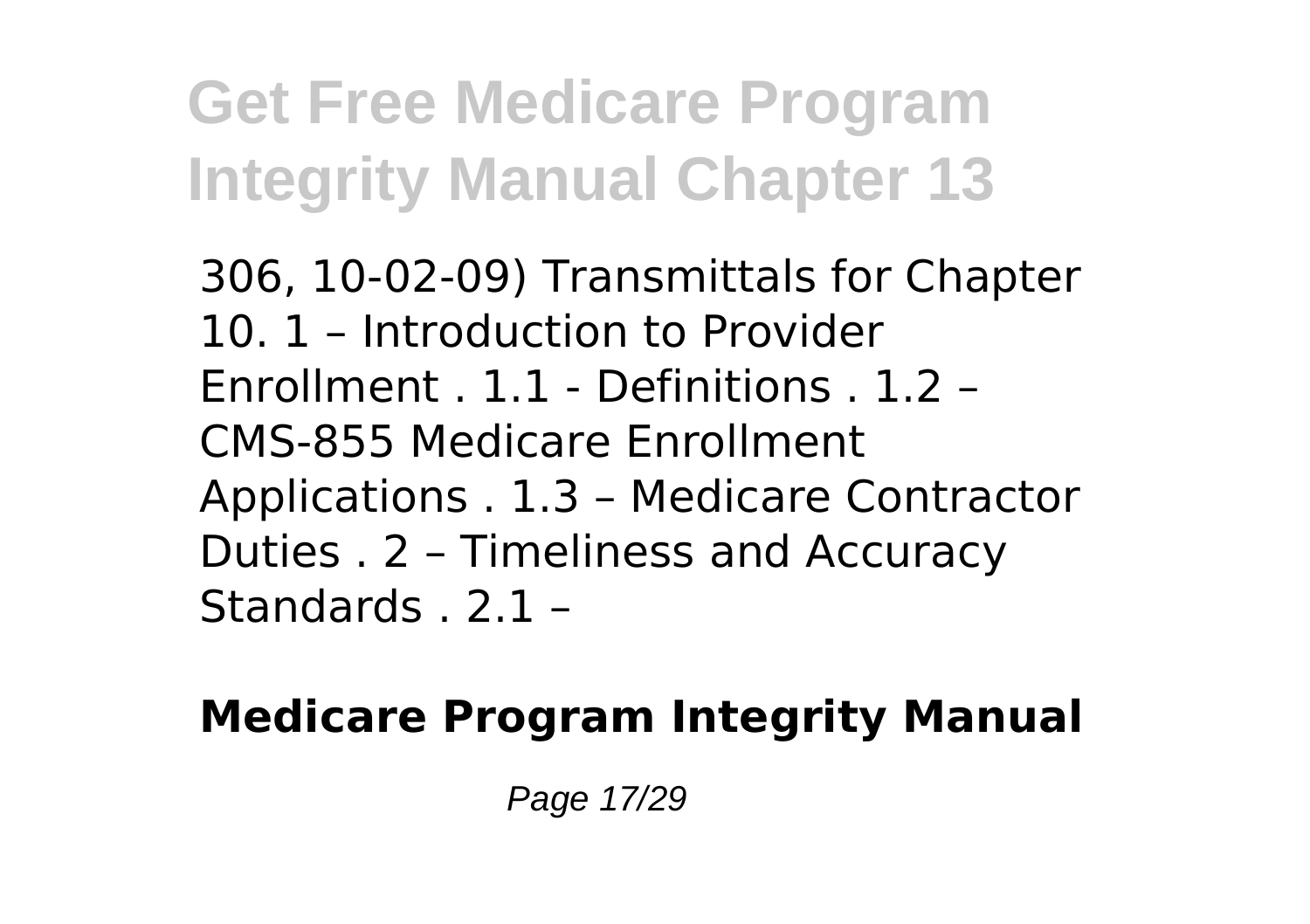#### **- Health Law**

Medicare Program Integrity Manual Chapter 13 – Local Coverage Determinations . Table of Contents (Rev. 608, 08-14-15) Transmittals for Chapter 13. 13.1 - Medicare Policy . 13.1.1 - National Coverage Determinations (NCDs) 13.1.2 - Coverage Provisions in Interpretive Manuals . 13.1.3 - Local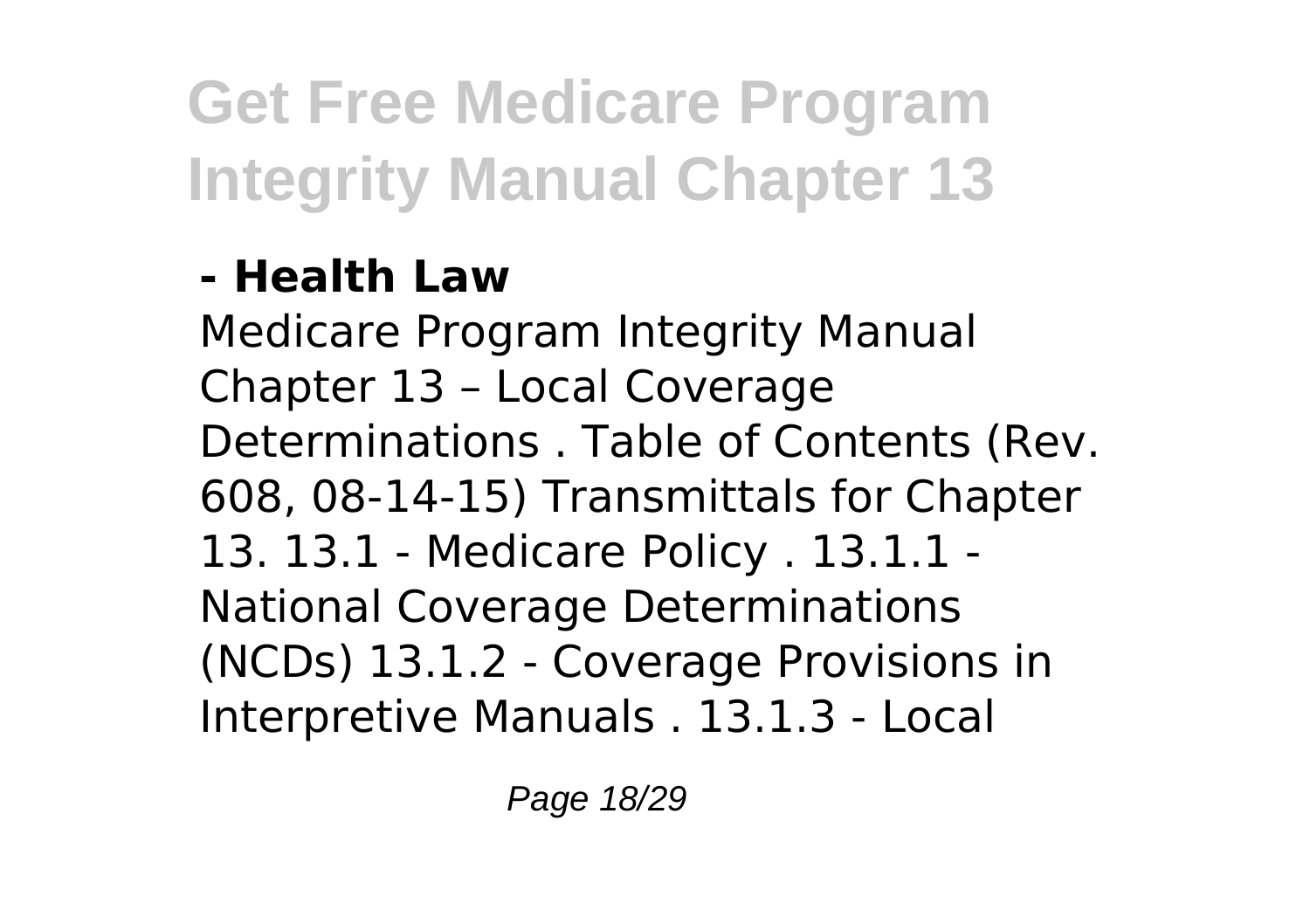Coverage Determinations (LCDs)

**Medicare Program Integrity Manual** Medicare Program Integrity Manual Chapter 3 - Verifying Potential Errors and Taking Corrective Actions Table of Contents (Rev. 367, 02-25-11) Transmittals for Chapter 3 3.1 – Introduction 3.1.1 – Provider Tracking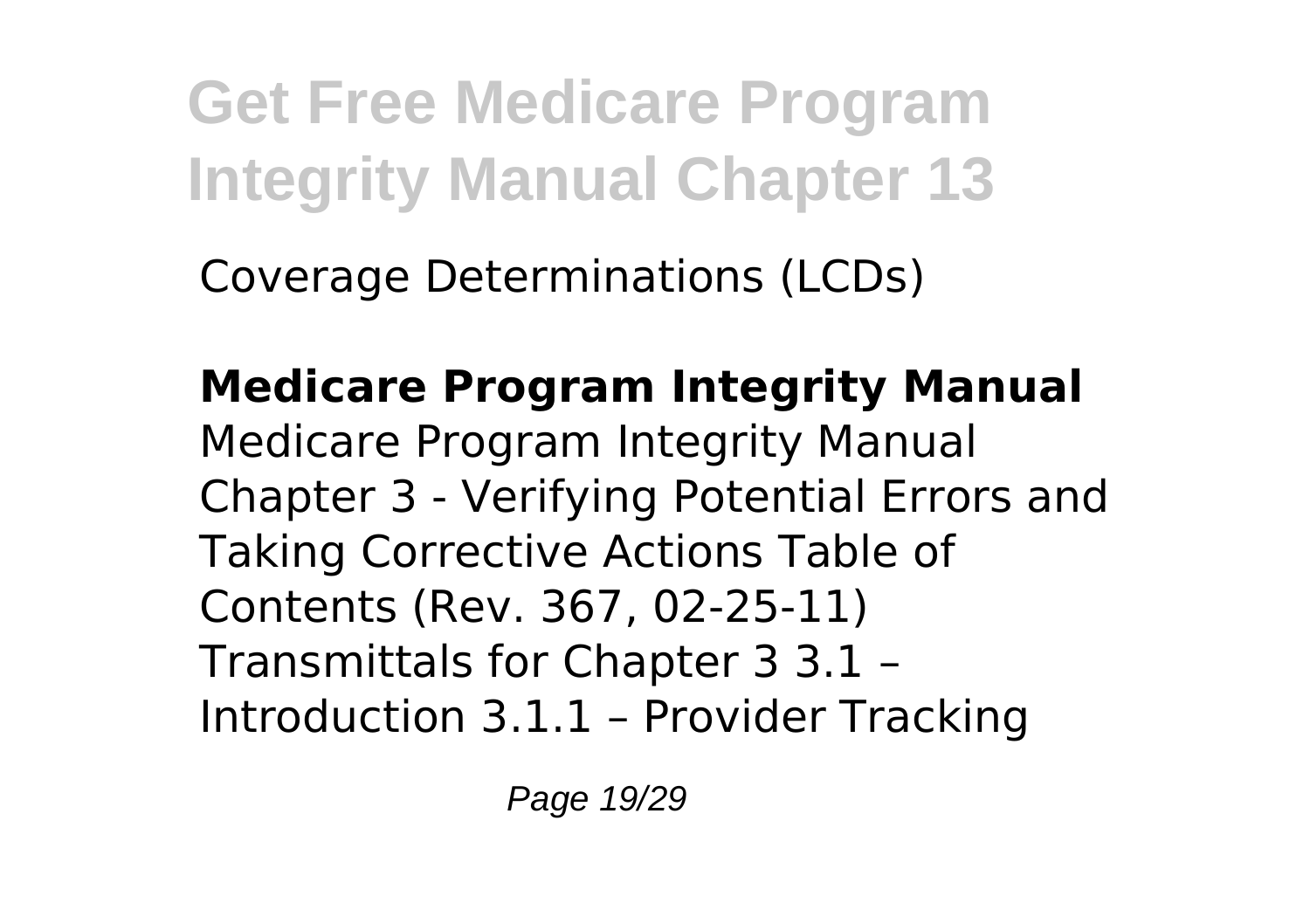System (PTS) 3.1.2 – Evaluating Effectiveness of Corrective Actions 3.2 – Verifying Potential Error and Setting **Priorities** 

**Medicare Program Integrity Manual**

Medicare Program Integrity Manual Chapter 6 – CMS. www.cms.gov. Section 3.4.9 – Medicare Integrity Program-

Page 20/29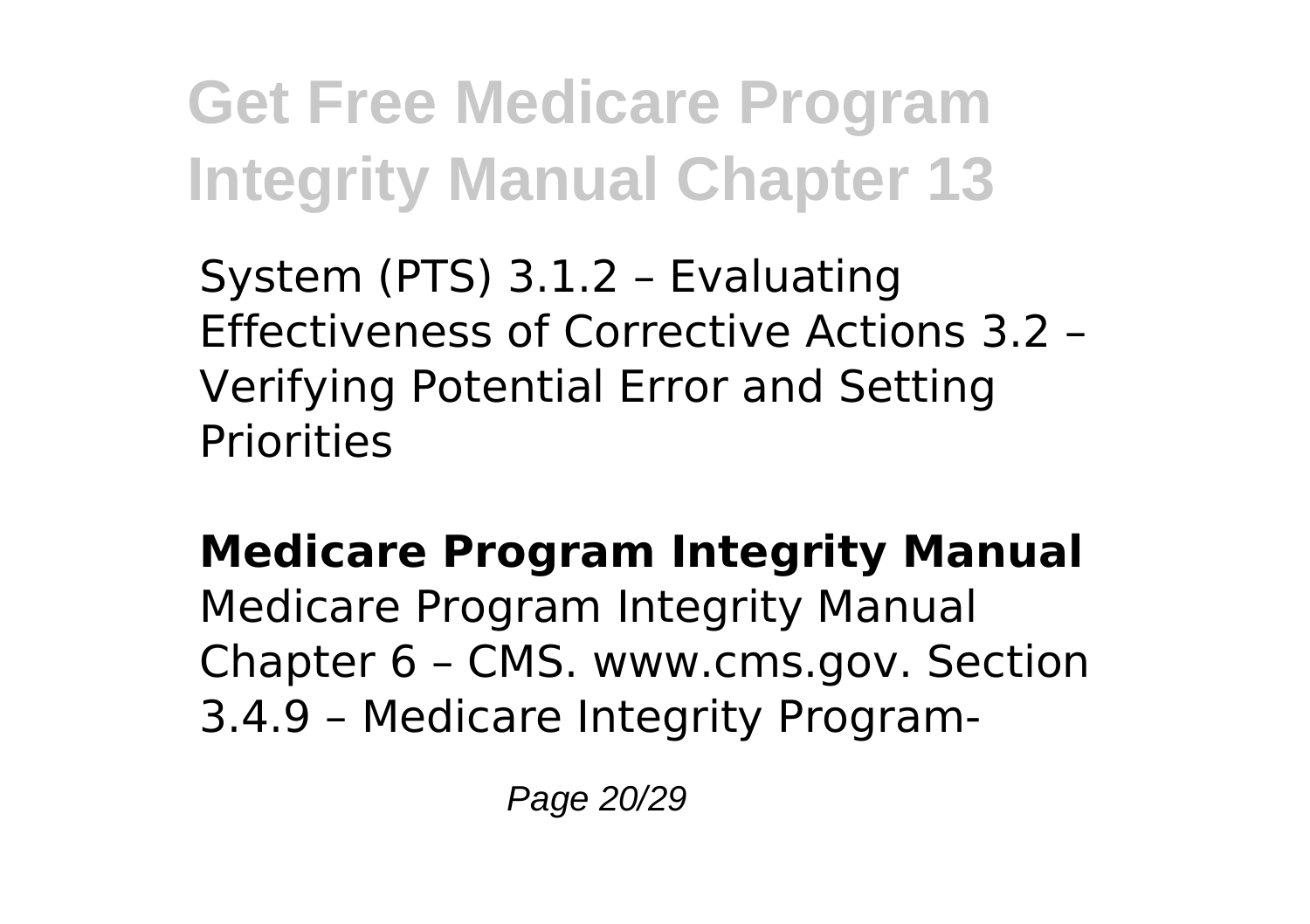Provider Education and Training. (. MIPPET) — has …. "Confined to Home" — has been moved to Chapter 6, Section 2. Medicare Program Integrity Manual, Chapter 3 – CMS. www.cms.gov.

#### **Medicare Integrity Manual Chapter 6 – Medicareccode.com** Please refer to the CMS Pub. 100-08,

Page 21/29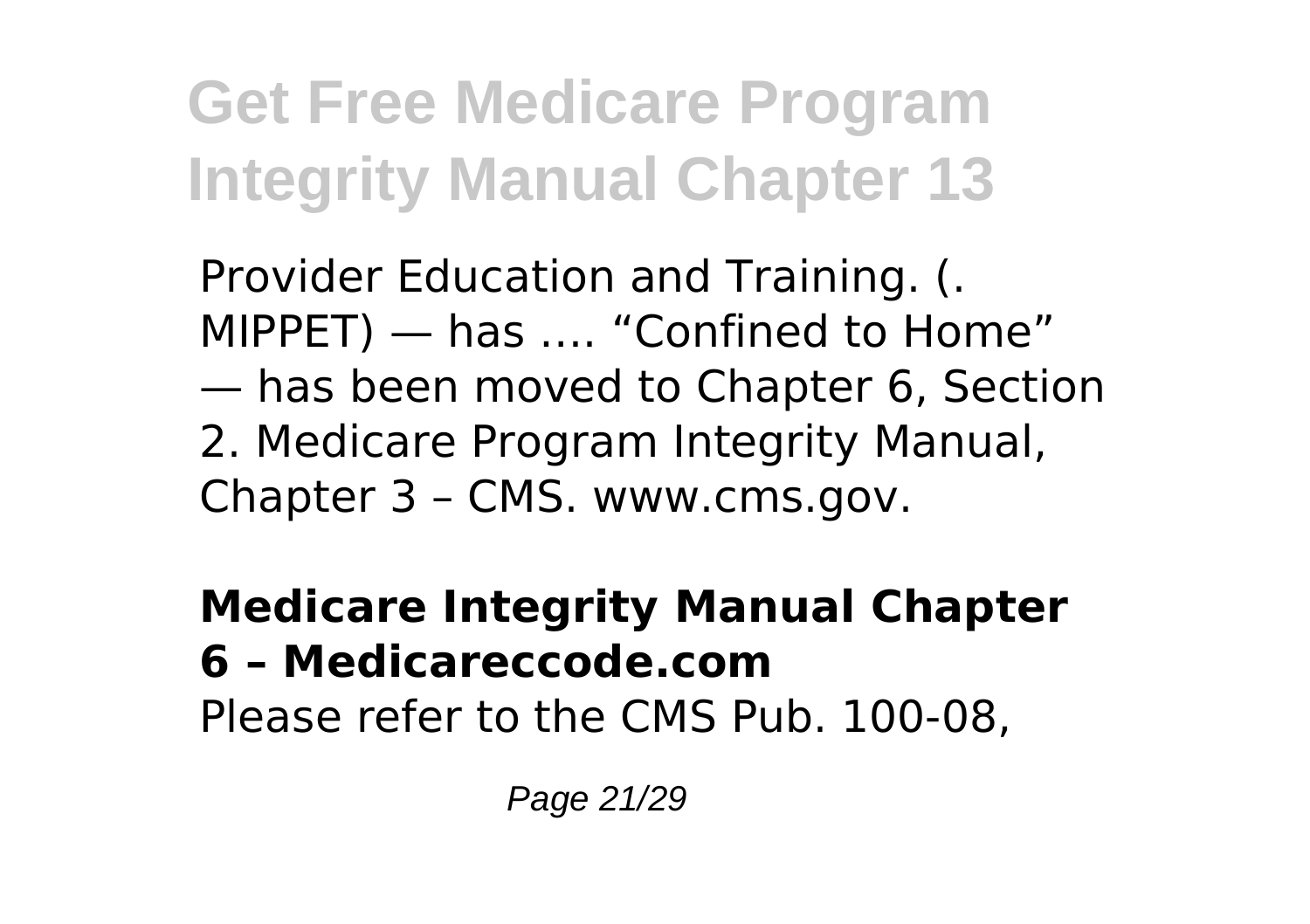Medicare Program Integrity Manual, Chapter Three – Section 3.3.2.4 for additional information concerning signature requirements. Medical Record Signature Attestation Statement NOTE: This form provides a suggested format for a signature attestation statement.

#### **CMS Signature Requirements - CGS**

Page 22/29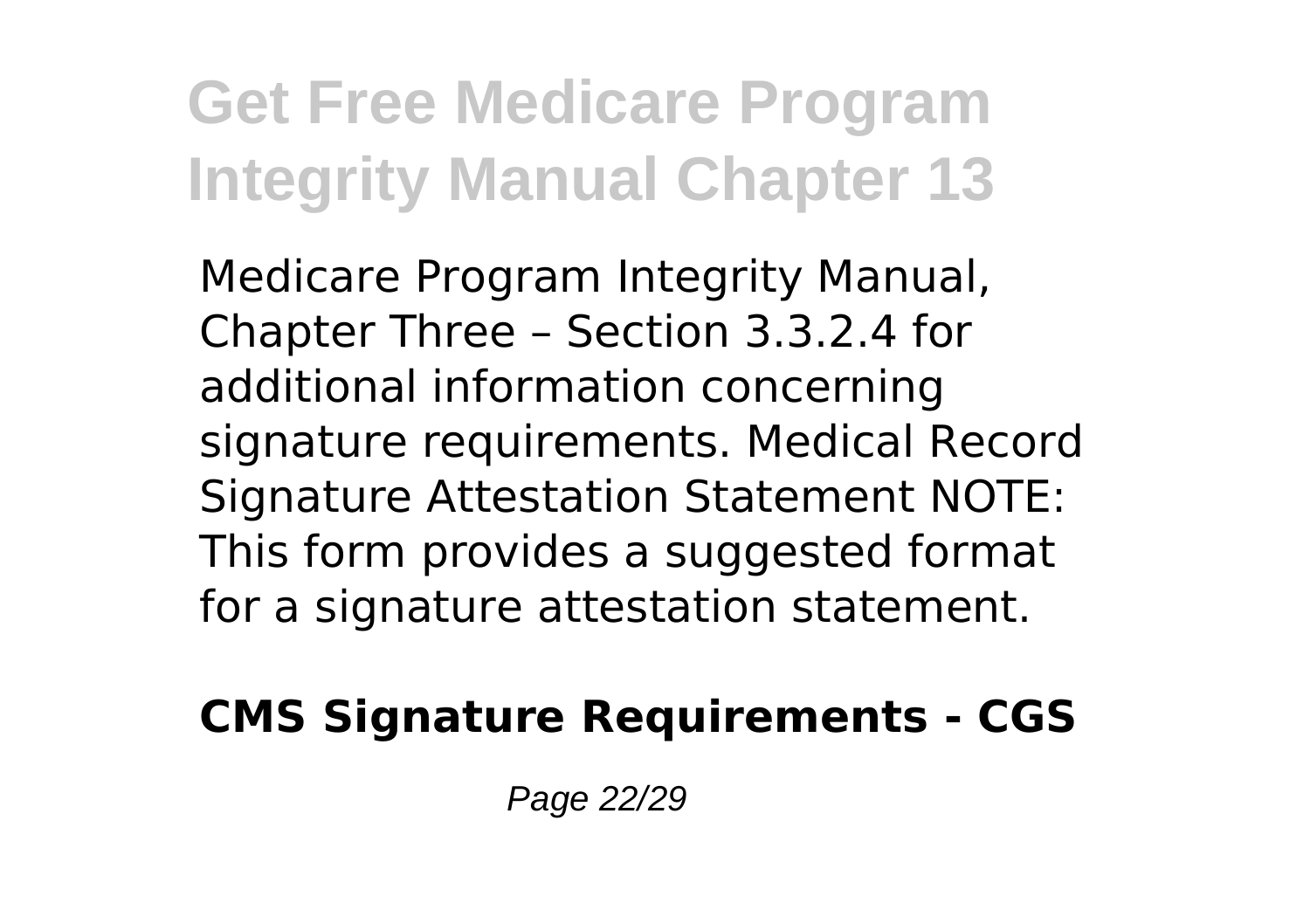#### **Medicare**

EXCLUSIONS FROM COVERAGE AND MEDICARE AS SECONDARY PAYER. Sec. 1862.[42 U.S.C. 1395y] Notwithstanding any other provision of this title, no payment may be made under part A or part B for any expenses incurred for items or services—which, except for items and services described in a

Page 23/29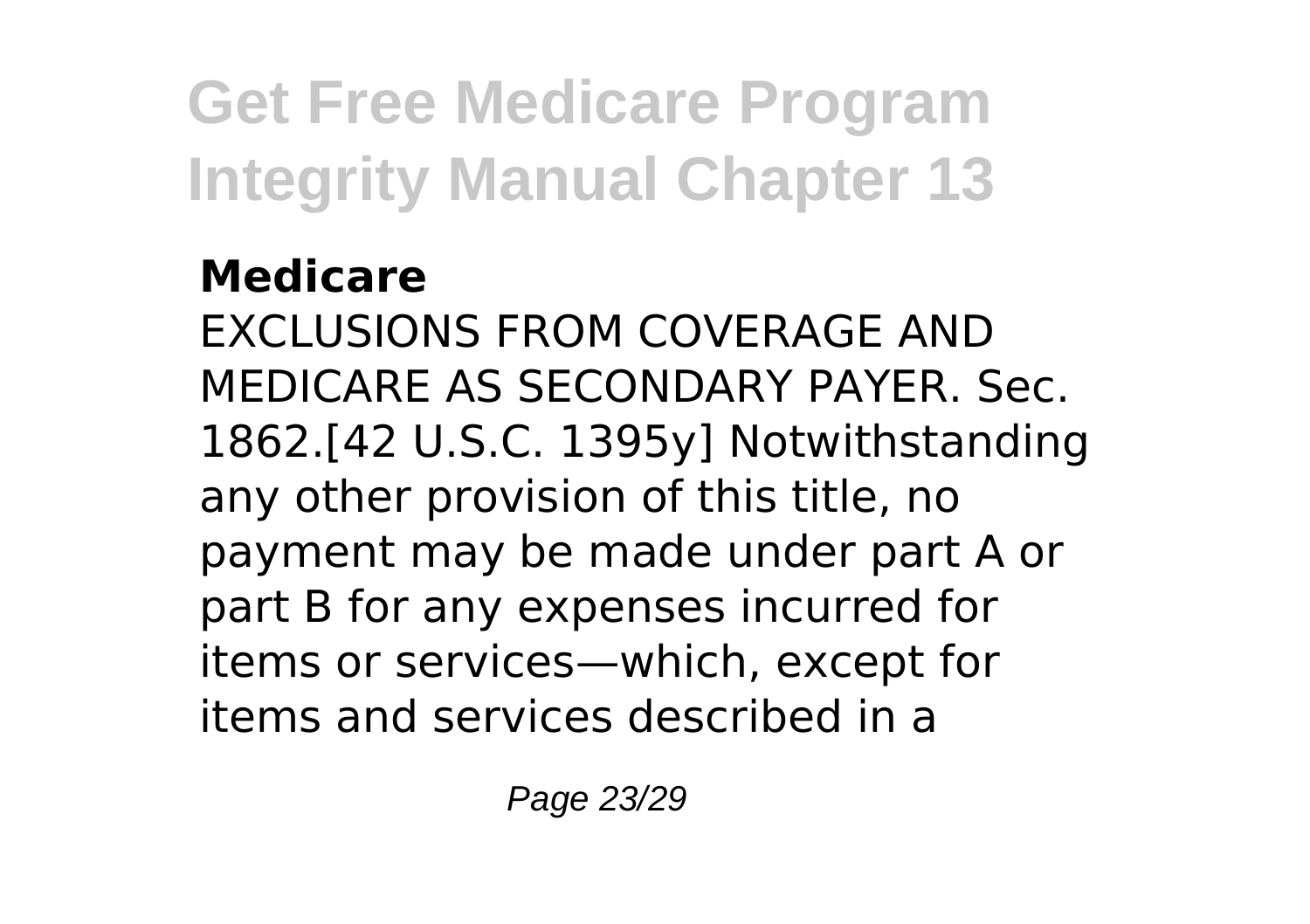succeeding subparagraph, are not reasonable and necessary for the diagnosis or treatment of illness or injury ...

#### **Social Security Act §1862**

"The CMS Manual System, Pub.100-08, Program Integrity Manual, Chapter 13, section 13.5.1 outlines that reasonable

Page 24/29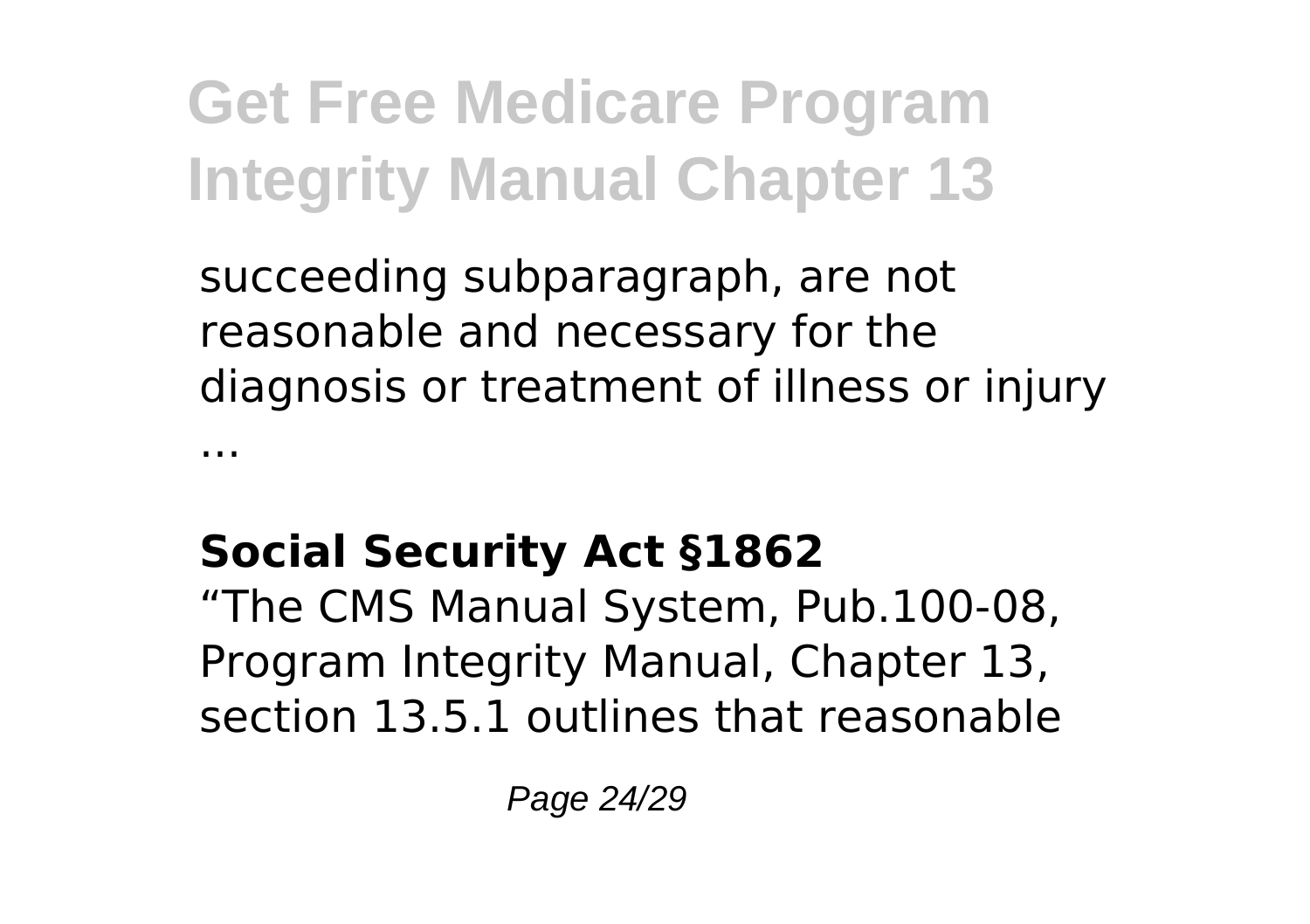and necessary services are "ordered and furnished by qualified personnel"; IMRT services will be considered reasonable and necessary only when performed by appropriately trained providers.

#### **Provider Type Restriction for LCD L36711 - Intensity ...** REFER TO IOM, PUB 100-02, MEDICARE

Page 25/29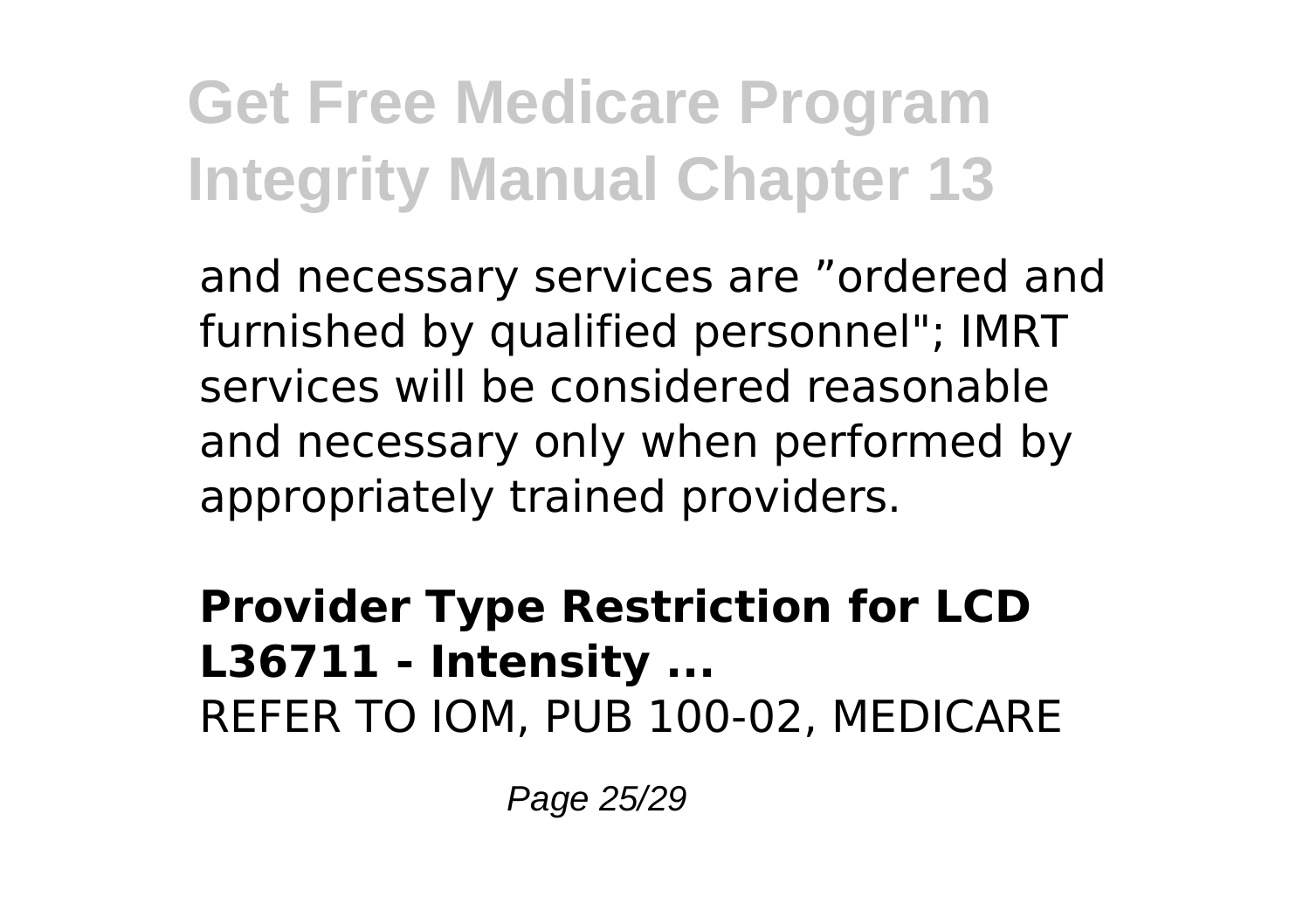BENEFIT POLICY MANUAL CHAPTER 5 AND IOM, PUB 100-08, MEDICARE PROGRAM INTEGRITY MANUAL, CHAPTER 3, SECTION 3.6.2.5 A. N429. SERVICE WAS PERFORMED FOR ROUTINE/SCREENING BUT IS NOT A COVERED MEDICARE SCREENING BENEFIT. 96.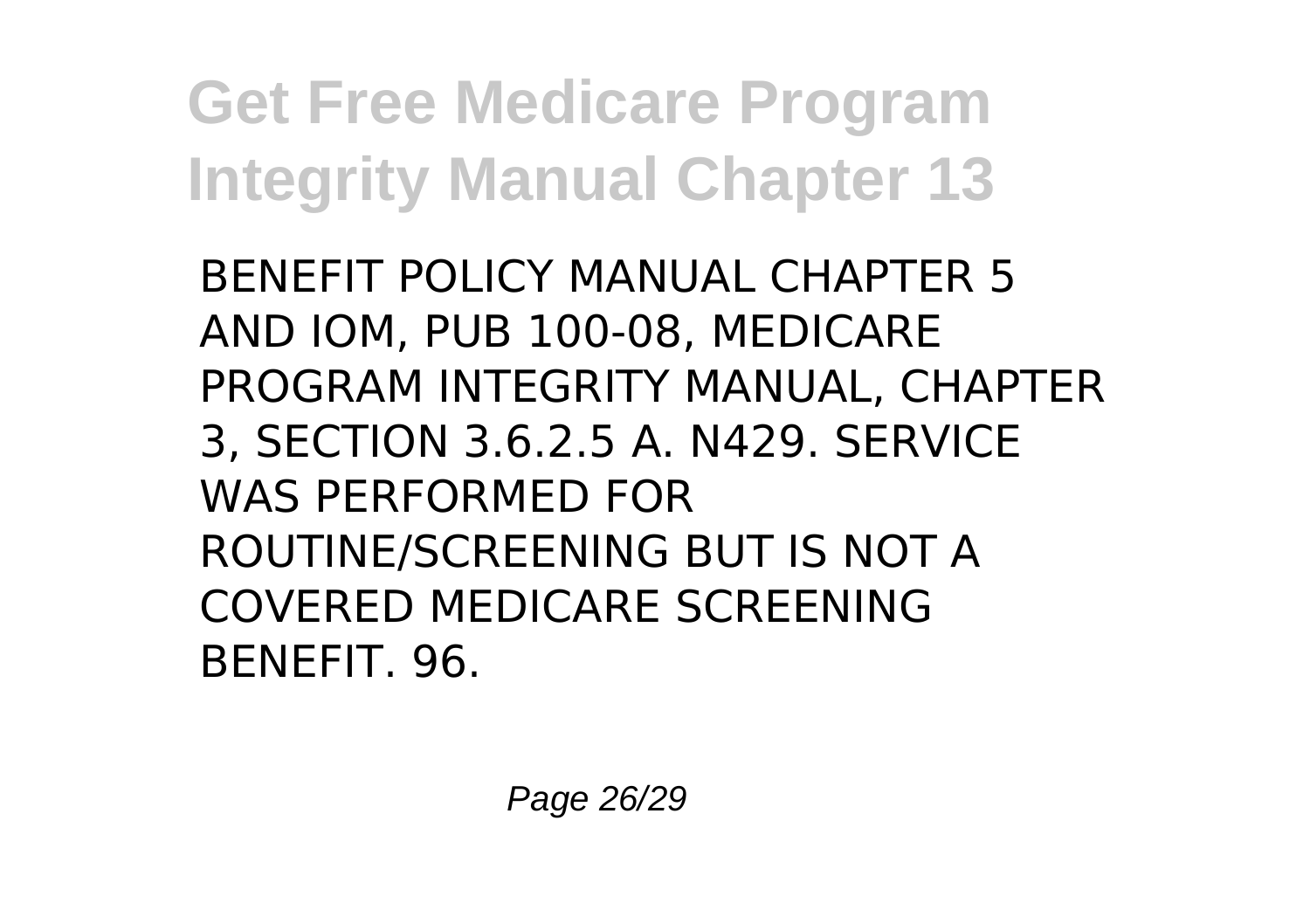#### **Appeal Denial Crosswalk - CGS Medicare**

Provider reviews typically consist of up to three rounds of a prepayment or postpayment TPE probe review. First Coast will select the topics for review and providers, based on existing data analysis procedures outlined in CMS Internet Only Manual (IOM), Publication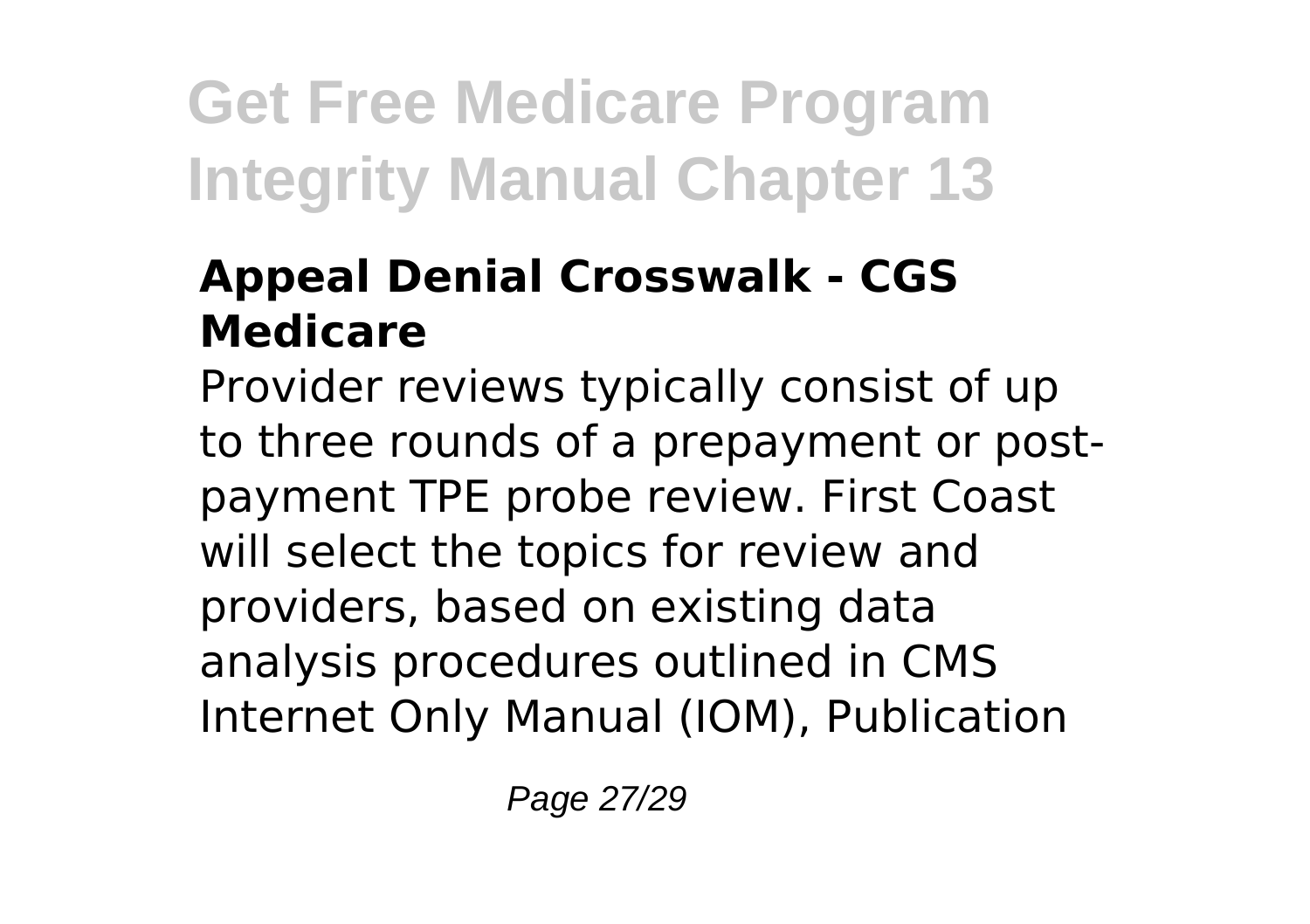100-08, Medicare Program Integrity Manual, Chapter 2.

Copyright code: d41d8cd98f00b204e9800998ecf8427e.

Page 28/29